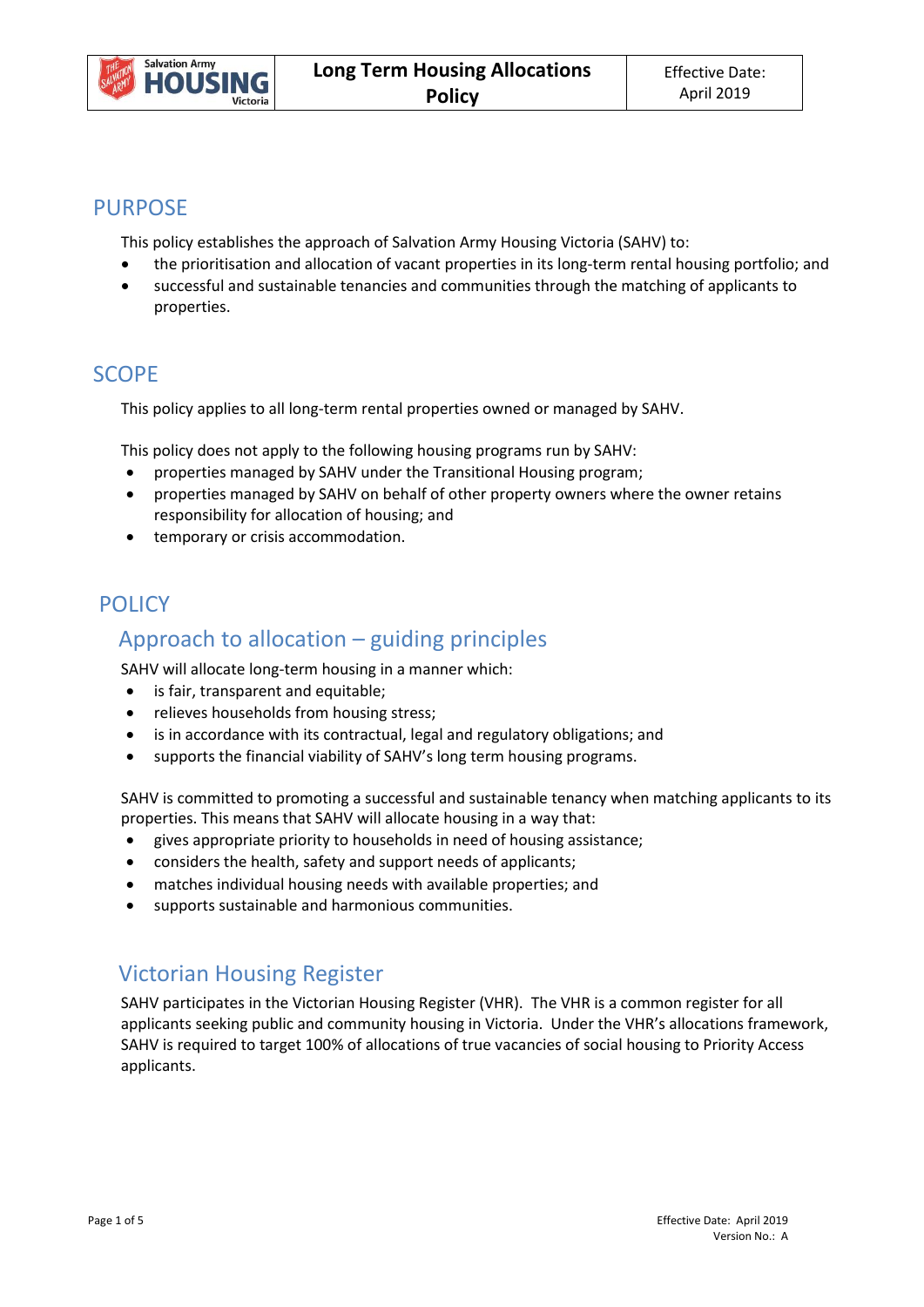

### Allocations Schedule

SAHV has established an Allocations Schedule that establishes the following for each of its long term housing programs:

| Program                                  | A description of the housing program, including how properties<br>have been funded                                             |  |  |  |
|------------------------------------------|--------------------------------------------------------------------------------------------------------------------------------|--|--|--|
| Approach to<br>allocation for<br>Program | A description of the approach that SAHV will apply in allocating<br>housing in that program, including any allocations targets |  |  |  |
| Source of<br>applicants                  | A description of where SAHV will source suitable applicants for<br>the program.                                                |  |  |  |
| Eligibility                              | A description of any eligibility rules that apply to the program                                                               |  |  |  |
| No. of properties<br>in the program      | A description of the number of properties in the program                                                                       |  |  |  |

The Allocations Schedule for SAHV is attached to this policy.

#### Sourcing applications from the VHR

Where the source of applicants in a program is specified in the Allocations Schedule as "VHR only", then SAHV will seek all applicants from the VHR unless no suitable applicants are available. For such programs, if an allocation is made for an applicant not on the VHR, then SAHV will ensure that all applicants complete a VHR application before or shortly after being offered housing for the purposes of reporting against the VHR allocations target.

Sources of applications outside the VHR include:

- referrals from support providers;
- real estate listings;
- Transitional Housing Management (THM) program;
- Initial Assessment and Planning (IAP) agencies;
- self-referred clients.

#### **Eligibility**

SAHV will ensure in making any allocation that it complies with legal requirements concerning eligibility for housing. The eligibility rules that apply to programs are specified in the Allocations Schedule.

VHR Eligibility is determined by DHHS. See the Long-term housing Eligibility Policy for further details.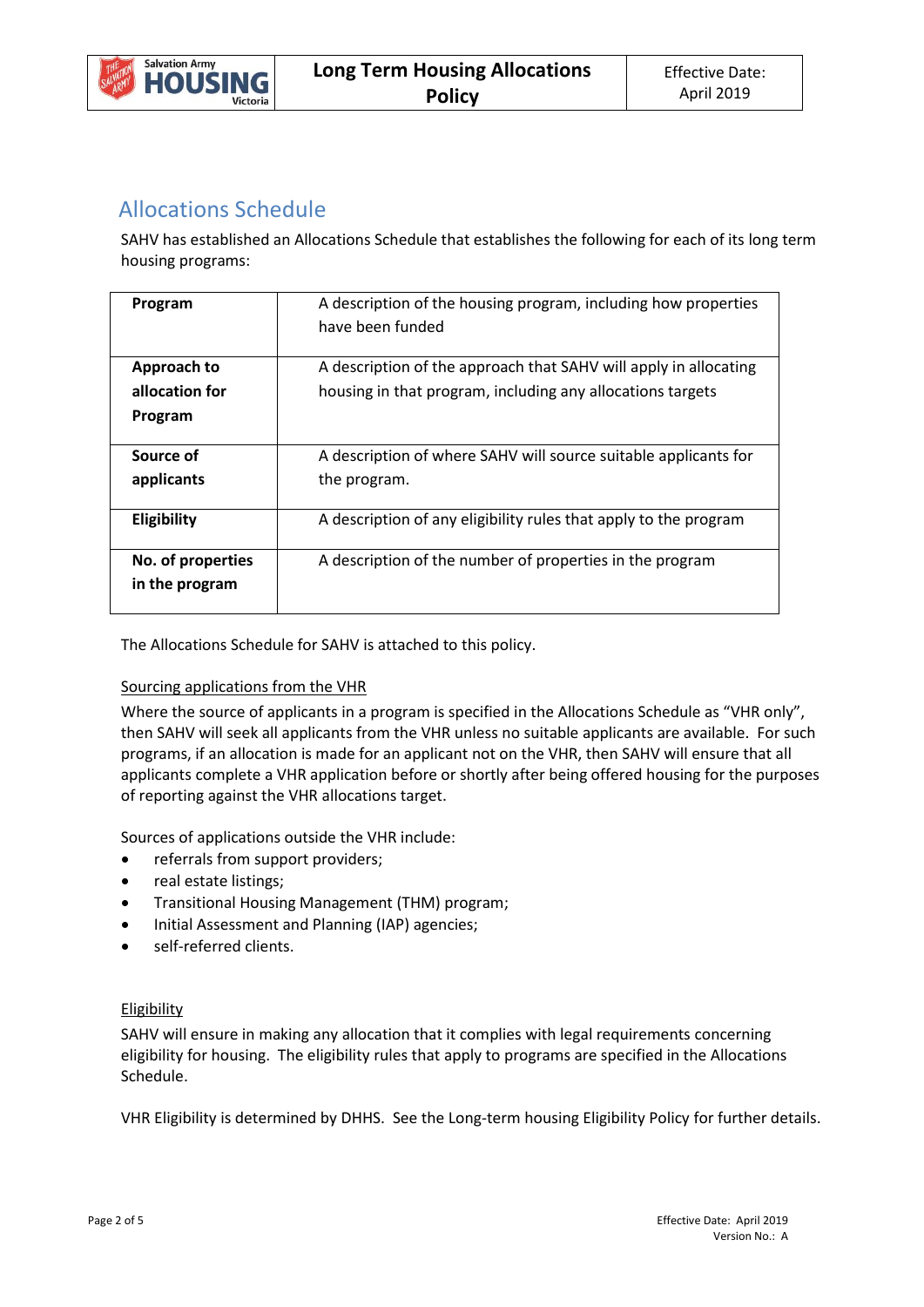# Promoting successful and sustainable tenancies

SAHV is committed to treating all applicants fairly and will not unlawfully discriminate against any potential applicant or applicant.

SAHV will assess all applicants before making an offer of housing to determine suitability for a particular vacancy (and eligibility if the applicant is not from the VHR). If SAHV declines to offer an applicant housing, it will inform the applicant accordingly.

## Matching households to the right house

In allocating housing, SAHV will also have regard to the VHR operational guideline[, Matching](https://fac.dhhs.vic.gov.au/clients-special-accommodation-requirements) Clients [with Housing and Special Accommodation Requirements](https://fac.dhhs.vic.gov.au/clients-special-accommodation-requirements)*.* 

SAHV will match applicants to properties so that an allocation:

- is the right size for the applicant's household;
- is in an area consistent with the applicant's needs;
- assists the applicant to access employment or any support services that they need;
- makes the best use of housing stock owned or managed by SAHV;
- encourages a sustainable tenancy; and
- meets any particular expressed needs of the applicant so far as they are known, such as modifications for people with a physical disability or mobility impairment, availability of car parking or room for carers.

SAHV aims to make sure that properties with specific features that are in high demand and short supply are only allocated to those applicants who need them, including:

- properties that are suitable for older people
- properties that have been built or modified to meet the needs of people with a disability;
- properties on the ground floor,
- properties with level access; or
- properties with a yard/garden.

SAHV will ask applicants to provide reasonable evidence to substantiate any particular requirements, if this is not contained in a VHR application.

### Supporting sustainable and harmonious communities

SAHV may, to the extent necessary, adopt different strategies in allocation in response to:

- a high concentration of public and community housing stock in a particular area;
- a high concentration of tenants with multiple health, social or economic issues in a particular area or building;
- existing tenancy management issues (or a potential for them to develop);
- existing neighborhood tensions or disputes which may be exacerbated if allocations are not sensitively handled; and
- a mismatch of supply and demand making the property hard to let.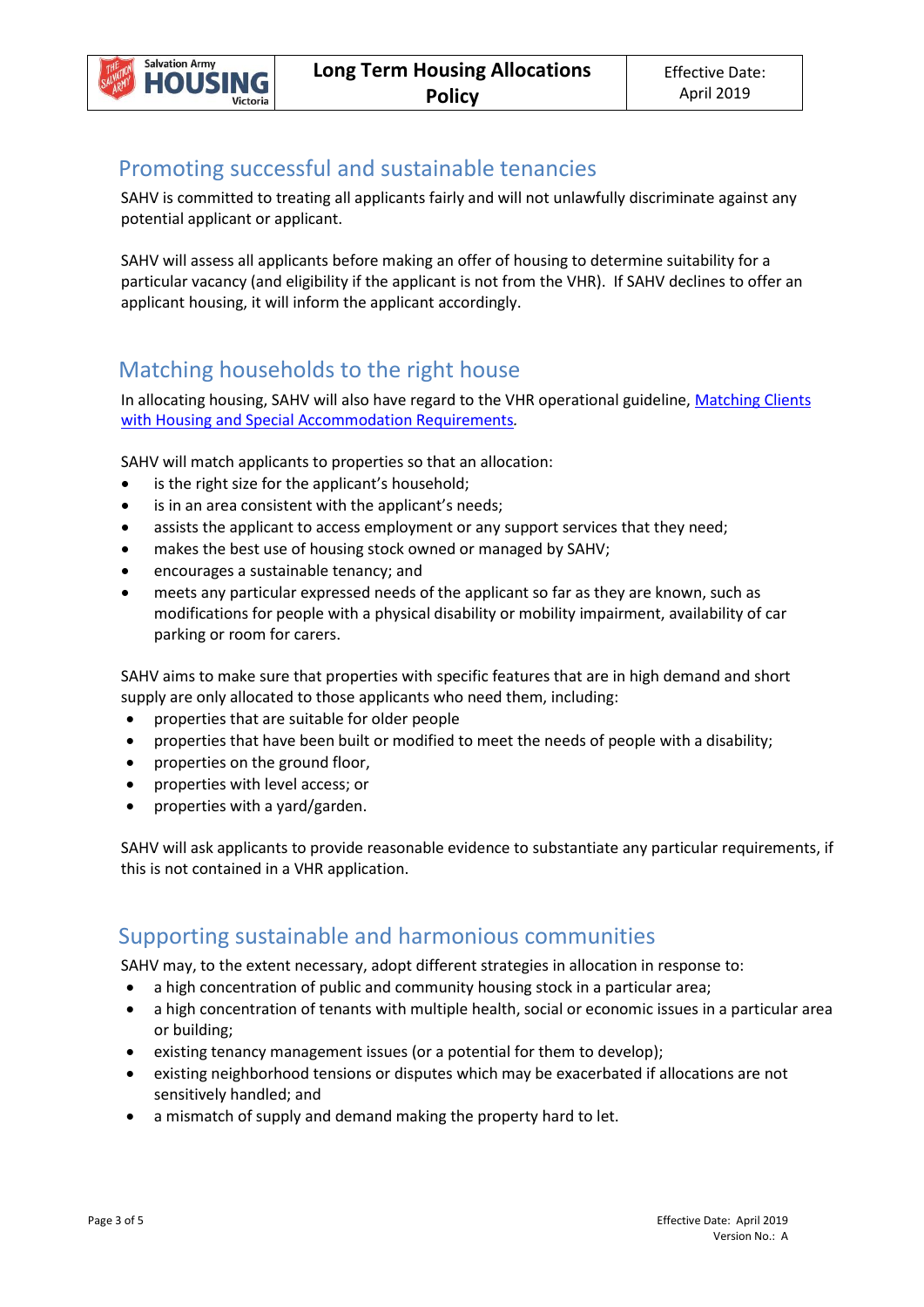

### **DEFINITIONS**

| In this policy:                                           |                                                                                                                                                                                                                                                                                                                                                                            |
|-----------------------------------------------------------|----------------------------------------------------------------------------------------------------------------------------------------------------------------------------------------------------------------------------------------------------------------------------------------------------------------------------------------------------------------------------|
| <b>Applicant</b>                                          | means a person who has applied for housing via the VHR or, where<br>permitted by this policy, directly to SAHV                                                                                                                                                                                                                                                             |
| <b>Community housing</b><br>affordable housing<br>program | The housing program of SAHV described in further detail in the<br>Allocations Schedule.                                                                                                                                                                                                                                                                                    |
| <b>DHHS</b>                                               | means the Victorian Department of Health and Human Services                                                                                                                                                                                                                                                                                                                |
| <b>Director of Housing</b>                                | means the Victorian government statutory authority that owns all<br>public housing land in Victoria and which is the principal funding<br>body for community housing                                                                                                                                                                                                       |
| <b>Nomination rights</b>                                  | means arrangements between SAHV and third party support<br>providers where the support provider nominates applicants for<br>certain vacant properties                                                                                                                                                                                                                      |
| <b>Priority Access</b>                                    | Applicants on the VHR who have been assessed as having a priority<br>housing need. The Priority Access Categories are:<br><b>Emergency Management Housing</b><br>٠<br><b>Priority Transfers</b><br>٠<br>Homeless with Support<br>٠<br><b>Supported Housing</b><br>٠<br><b>Temporary Absence</b><br>٠<br><b>Special Housing Needs</b><br>٠<br>Aged (55 years and over)<br>٠ |
| <b>Public housing</b>                                     | Housing owned and managed by DHHS                                                                                                                                                                                                                                                                                                                                          |
| <b>Social housing</b>                                     | The housing program of SAHV described in further detail in the<br>Allocations Schedule.                                                                                                                                                                                                                                                                                    |
| <b>Transitional Housing</b>                               | means the Victorian Government program to provide housing on a<br>short-term basis to people at risk of homelessness seeking long term<br>housing options                                                                                                                                                                                                                  |
| <b>True vacancy</b>                                       | means all vacancies excluding:<br>tenant to tenant transfers (but not Priority Transfers via the VHR);<br>and                                                                                                                                                                                                                                                              |
| <b>VHR</b>                                                | tenancies started by relocated tenants that are returning.<br>The Victorian Housing Register, the statewide common application<br>for people seeking public housing and community housing                                                                                                                                                                                  |

### LEGISLATION AND STANDARDS

This policy implements SAHV's obligations under:

- Housing Act 1983 (Vic)
- Performance Standards for Registered Housing Agencies
- DHHS Victorian Housing Register Operational Guidelines